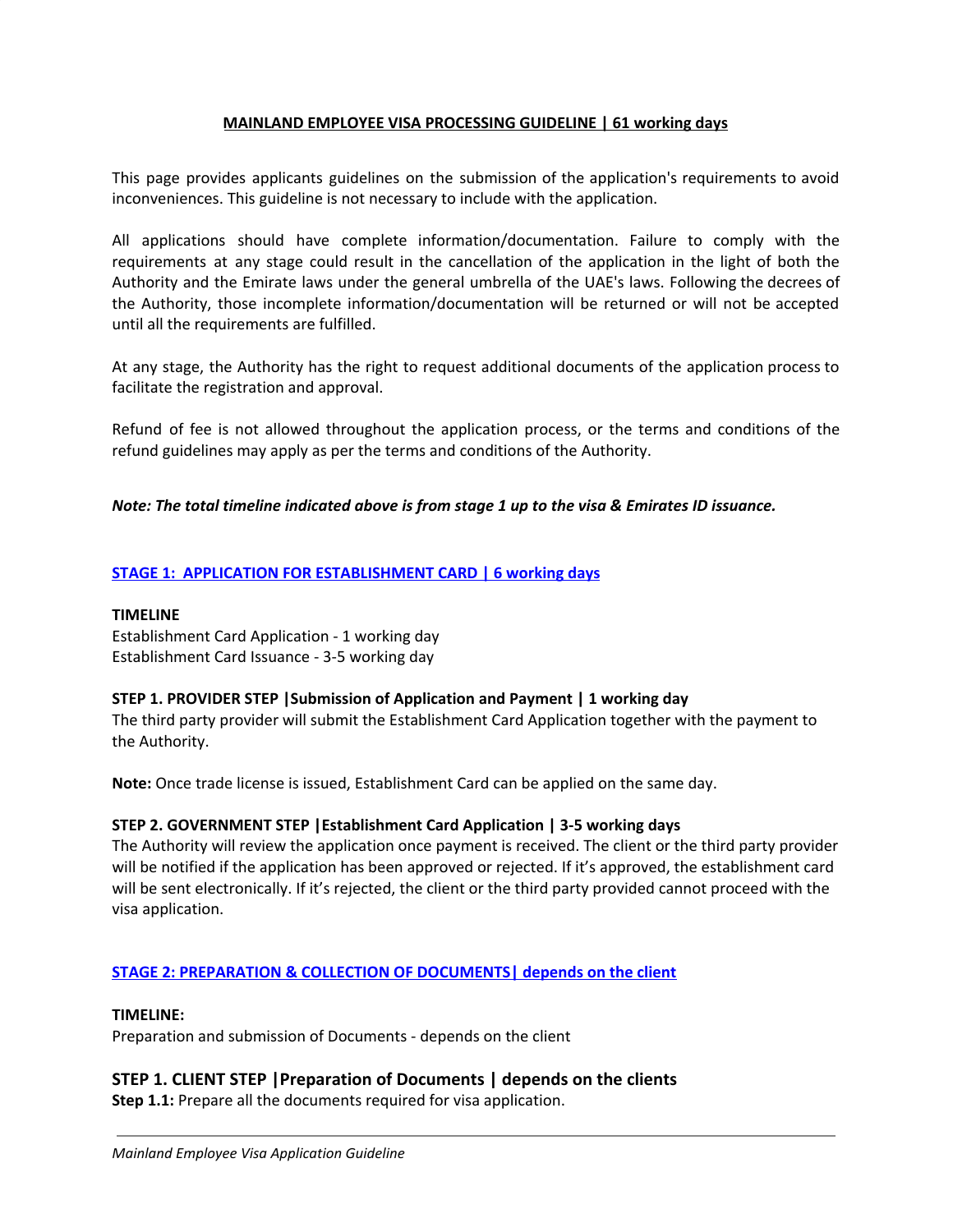| <b>Documents Required</b>                 | <b>Remarks</b>                                                                        |
|-------------------------------------------|---------------------------------------------------------------------------------------|
| <b>Trade License</b>                      | Scanned clear copy,<br>colored                                                        |
| <b>Establishment Card</b>                 | Scanned clear copy,<br>colored                                                        |
| Emirates ID of Local Partner <sup>1</sup> | Original                                                                              |
| E Sign Card                               | Original                                                                              |
| Labor Card                                | Scanned clear copy,<br>colored                                                        |
| Passport copy                             | Scanned clear copy,<br>uncut with full border.<br>Please see the<br>guidelines below. |
| Passport size photo                       | Please see photo<br>guideline below                                                   |
| Tourist Visa (if applicable)              | Scanned clear copy,<br>colored                                                        |
| Residence Cancellation (if applicable)    | Scanned clear copy,<br>colored                                                        |
| <b>Salary Details</b>                     | Scanned clear copy,<br>colored                                                        |
| Job Title                                 | Scanned clear copy,<br>colored                                                        |
| Degree Certificate <sup>2</sup>           | Scanned clear copy,<br>Attested                                                       |

<sup>1</sup>The Original Emirates ID of Local Partner will be required if his/her name is stated on the Company Establishment Card.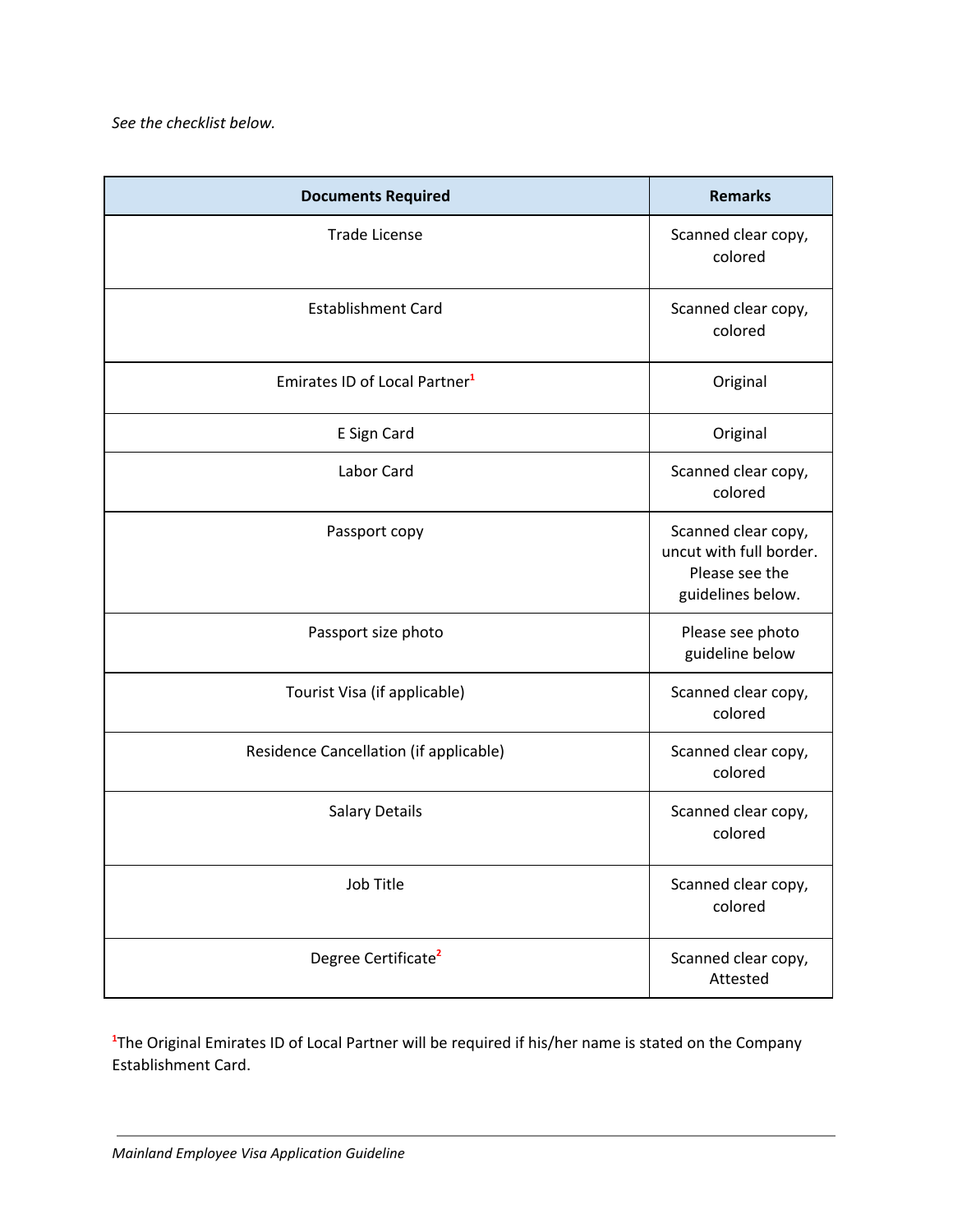**<sup>2</sup>**Degree Certificate is required to be attested from the Ministry of Foreign Affair in the country of issuance.

# **Passport Size Photo Guidelines:**



- **●** White Background
- **●** Teeth should not be visible
- **●** Light colored shirts are not allowed
- **●** Jewelry and eyeglasses not allowed
- **●** No handwritten marks allowed on the photos
- **●** Must be in high resolution

# **Passport Copy Guidelines:**

- Colored and clear full page of passport
- Passport should be valid for a minimum of 6 months
- Amendment/modification page should be included (if applicable)
- Additional remarks for below nationalities:
	- o India First and last page copy
	- o Pakistan First and second page copy
	- o Sri Lanka First and fourth page copy
	- o US First and special comment page copy
	- o Nepal First and last page copy

**Step 1.2:** Submit all the necessary documents to the third-party provider together with the payment for visa application.

## **STEP 2. PROVIDER STEP | Collection of Documents and Payment | 1 working day**

**Step 2.1:** Review all the documents submitted and prepare the documents needed for visa application

**Step 2.2:** Submit application and Visa Application Fee for the following fees to the Authority:

**Note:** Submission of documents to the authorities can be done the same day the client submitted the documents. Documents submitted after 3:00 pm will be processed the next day.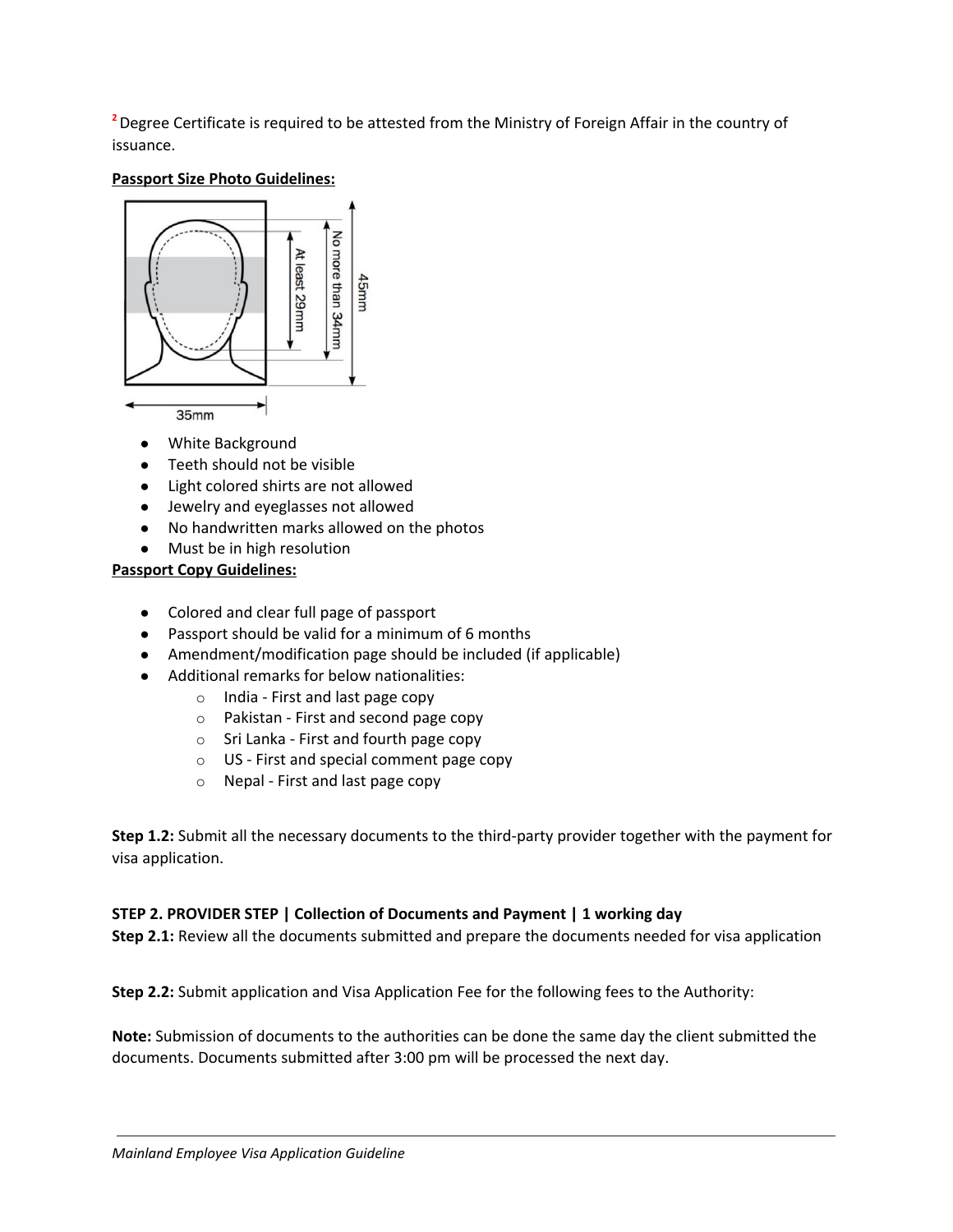# **STAGE 3: E QUOTA INSPECTION & OFFER LETTER APPROVAL | 21 working days**

# **TIMELINE**

E Quota Inspection Application- 7-15 working days Offer Letter Typing- 1 working day Offer Letter Signing- depends on the client Offer Letter Submission and Approval- 3-5 working days

# **STEP 1. GOVERNMENT STEP | E Quota Inspection | 7-15 working days**

The authority will visit the office location for E Quota Inspection

# **STEP 2. PROVIDER STEP | OFFER LETTER PREPARATION AND SUBMISSION | 6 working days Provider**

As soon as the E Quota has been issued, the third-party provider will start typing for an offer letter and submit a signed copy to the authority.

# **STAGE 4: VISA PROCESSING | 16 working days**

## **TIMELINE**

Issuance of E-visa or entry permit - 5-7 working days Issuance of Change Status – 1-2 working days Insurance Application (if applying from Dubai or Abu Dhabi only) - approx 3-5 days (depends on the insurance provider)

## **STEP 1. GOVERNMENT STEP |Visa Processing | 9 working days**

Once application and payment received, the Authorities will review the documents and issue the following:

**Step 1.1:** Issuance of E-visa or Entry Permit *(5-7 working days)* **Step 1.2:** Issuance of Change Status *(1-2 working days)*

# **STEP 2. PROVIDER STEP |Medical and EID Typing| 1 working day**

As soon as the Change Status has been issued, the third-party provider will do the following steps:

**Step 2.1:** Medical and EID Typing **Step 2.2:** Schedule the applicant for medical, photo and biometric for Emirates ID.

# **STEP 3. CLIENT STEP |Medical, Photo & Biometric and Insurance Application | 1 working day**

**Step 3.1** The applicant will undergo the medical test, photo and biometrics for EID to one of the approved testing centers by the Authority.

## **Medical Examination Result:**

**PASSED** - Medical Certificate will be provided by the Authority.